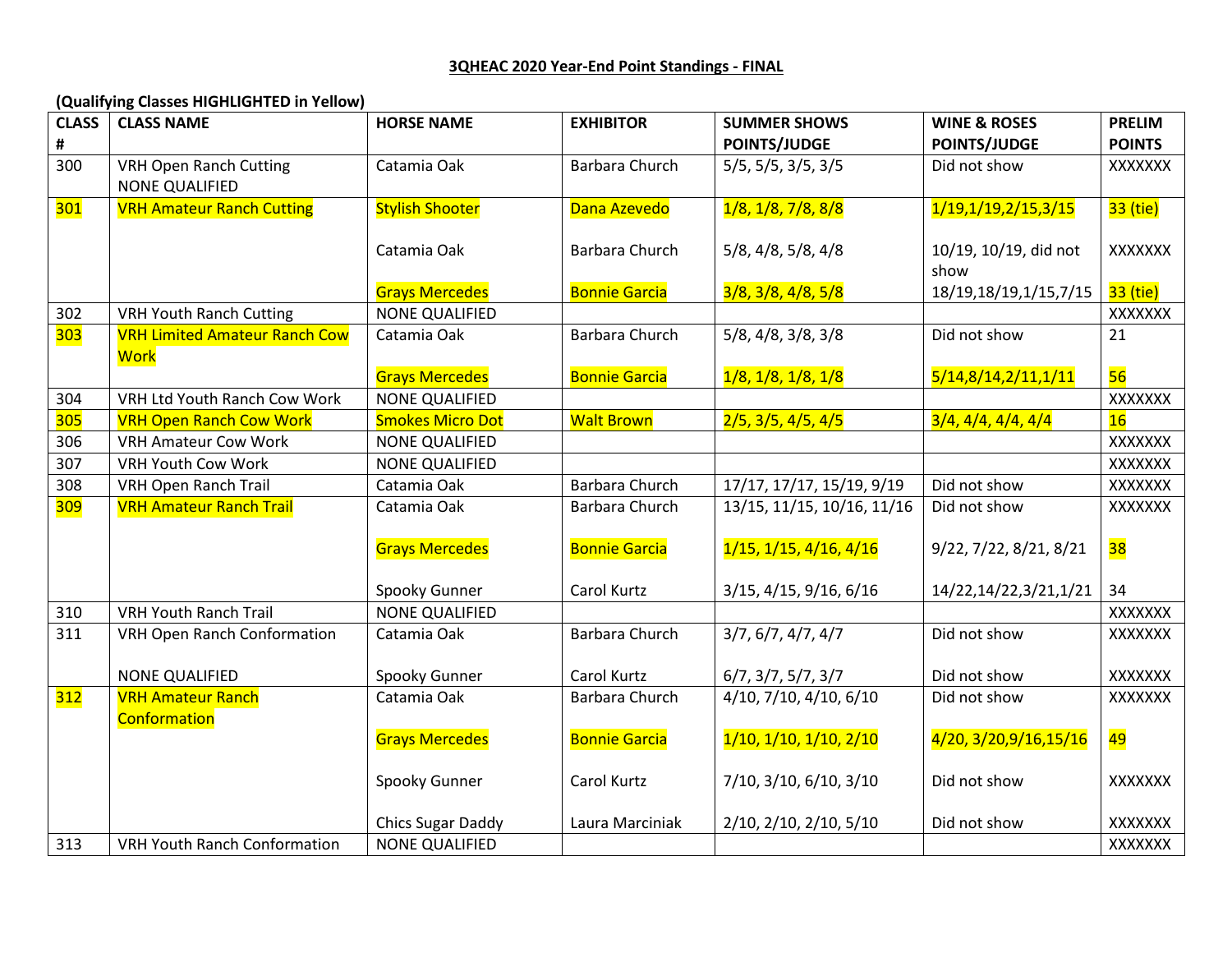| <b>CLASS</b> | <b>CLASS NAME</b>                   | <b>HORSE NAME</b>        | <b>EXHIBITOR</b>     | <b>SUMMER SHOWS</b>              | <b>WINE &amp; ROSES</b> | <b>PRELIM</b>  |
|--------------|-------------------------------------|--------------------------|----------------------|----------------------------------|-------------------------|----------------|
| #            |                                     |                          |                      | <b>POINTS/JUDGE</b>              | <b>POINTS/JUDGE</b>     | <b>POINTS</b>  |
| 314          | <b>VRH Open Ranch Reining</b>       | Catamia Oak              | Barbara Church       | 9/10, 9/10, 7/9, 7/9             | Did not show            | <b>XXXXXXX</b> |
| 315          | <b>VRH Amateur Ranch Reining</b>    | Catamia Oak              | Barbara Church       | 12/12, 12/12, 6/10, 6/10         | Did not show            | XXXXXXX        |
|              |                                     |                          |                      |                                  |                         |                |
|              |                                     | <b>Grays Mercedes</b>    | <b>Bonnie Garcia</b> | 4/12, 4/12, 8/10, 8/10           | 14/20,19/20,14/15,13/15 | 16             |
| 316          | <b>VRH Youth Ranch Reining</b>      | <b>NONE QUALIFIED</b>    |                      |                                  |                         | <b>XXXXXXX</b> |
| 317          | <b>VRH Open Ranch Riding</b>        | <b>NONE QUALIFIED</b>    |                      |                                  |                         | XXXXXXX        |
| 318          | <b>VRH Amateur Ranch Riding</b>     | <b>Grays Mercedes</b>    | <b>Bonnie Garcia</b> | $9/12$ , $10/12$ , $4/9$ , $2/9$ | 20/23, 9/23, 3/13, 5/13 | 28             |
|              |                                     |                          |                      |                                  |                         |                |
|              | <b>CORRECTED RESULTS 10-26-20</b>   | <b>Spooky Gunner</b>     | <b>Carol Kurtz</b>   | 3/12, 2/12, 8/9, 1/9             | 4/23, 8/23, 1/13, 2/13  | 51             |
| 319          | <b>VRH Youth Ranch Riding</b>       | <b>NONE QUALIFIED</b>    |                      |                                  |                         |                |
| 3080         | QHEAC Open All Breed Ranch          | <b>NONE QUALIFIED</b>    |                      |                                  |                         |                |
|              | Trail                               |                          |                      |                                  |                         |                |
| 3090         | <b>QHEAC Open All Breed Amateur</b> | <b>NONE QUALIFIED</b>    |                      |                                  |                         |                |
|              | <b>Ranch Trail</b>                  |                          |                      |                                  |                         |                |
| 3100         | QHEAC Open All Breed Youth          | <b>NONE QUALIFIED</b>    |                      |                                  |                         |                |
|              | <b>Ranch Trail</b>                  |                          |                      |                                  |                         |                |
| 3110         | QHEAC Open All Breed Open           | <b>NONE QUALIFIED</b>    |                      |                                  |                         |                |
|              | <b>Ranch Conformation</b>           |                          |                      |                                  |                         |                |
| 3120         | QHEAC Open All Breed Amateur        | <b>Chics Sugar Daddy</b> | Laura Marciniak      | 1/2, 2/2, 2/2, 2/2               | Did not show            | <b>XXXXXXX</b> |
|              | <b>Ranch Conformation</b>           |                          |                      |                                  |                         |                |
| 3130         | QHEAC Open All Breed Youth          | <b>NONE QUALIFIED</b>    |                      |                                  |                         |                |
|              | <b>Ranch Conformation</b>           |                          |                      |                                  |                         |                |
| 3170         | QHEAC Open All Breed Ranch          | <b>NONE QUALIFIED</b>    |                      |                                  |                         |                |
|              | Riding                              |                          |                      |                                  |                         |                |
| 3180         | QHEAC Open All Breed Amateur        | <b>NONE QUALIFIED</b>    |                      |                                  |                         |                |
|              | <b>Ranch Riding</b>                 |                          |                      |                                  |                         |                |
| 3190         | QHEAC Open All Breed Youth          | <b>NONE QUALIFIED</b>    |                      |                                  |                         |                |
|              | <b>Ranch Riding</b>                 |                          |                      |                                  |                         |                |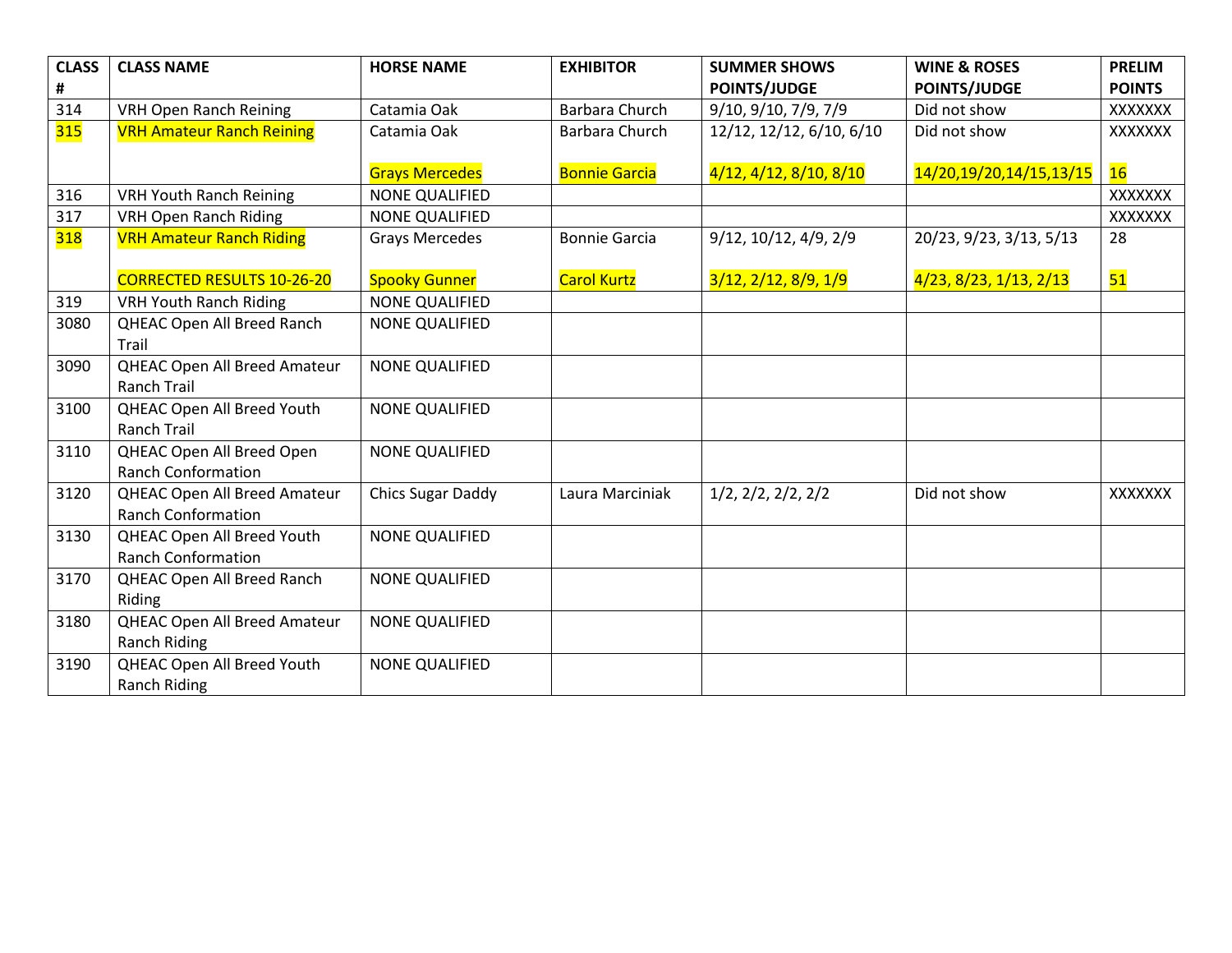| <b>CLASS</b>            | <b>CLASS NAME</b>                         | <b>HORSE NAME</b>        | <b>EXHIBITOR</b>   | <b>SUMMER SHOWS</b>      | <b>WINE &amp; ROSES</b>             | <b>PRELIM</b>  |
|-------------------------|-------------------------------------------|--------------------------|--------------------|--------------------------|-------------------------------------|----------------|
| $\pmb{\sharp}$          |                                           |                          |                    | <b>POINTS/JUDGE</b>      | <b>POINTS/JUDGE</b>                 | <b>POINTS</b>  |
| $\mathbf{1}$            | <b>AQHA Junior Cutting - (Comb to</b>     | A Sassy Nurse*           | <b>Jill Pierre</b> | $1/3, 1/3,$ -----, ----- | Did not show                        | $6 + 4 = 10$   |
|                         | All Ages Cutting $1st$ set judges -       | <b>SHR Metallic Beau</b> | <b>Ron Emmons</b>  | Did not show             | 5/10,5/10,7/11,8/11                 | 15 Open        |
|                         | <b>Summer Shows)</b>                      |                          |                    |                          |                                     | <b>Cutting</b> |
| $\overline{2}$          | AQHA Level 1 Youth Cutting                | <b>NONE QUALIFIED</b>    |                    |                          |                                     |                |
| $\mathbf{3}$            | <b>AQHA Level 2 Amateur Cutting</b>       | <b>NONE QUALIFIED</b>    |                    |                          |                                     |                |
| 4                       | <b>AQHA Youth Cutting</b>                 | NONE QUALIFIED           |                    |                          |                                     |                |
| 5                       | <b>AQHA Amateur Select Cutting</b>        | <b>NONE QUALIFIED</b>    |                    |                          |                                     |                |
| $\overline{\mathbf{6}}$ | <b>AQHA Amateur Cutting</b>               | Guaranteeya Julestar     | Dana Azevedo       | 1/3, 1/3, 2/3, 2/3       | $1/1, 1/1,$ Did not show            | $12$ Am        |
|                         |                                           | <b>Red Metallica</b>     | Dana Azevedo       | Did not show             | <mark>-----, -----, 1/4, 1/4</mark> | 8              |
|                         |                                           | <b>Fancy Royal Dual</b>  | <b>Barbara</b>     | 2/3, 2/3, 1/3, 1/3       |                                     | 10 Select      |
|                         |                                           |                          | Poundstone         |                          |                                     | Am             |
| $\overline{7}$          | AQHA Senior Cutting (Comb to All          | A Sassy Nurse*           | <b>Jill Pierre</b> | $---, ---, 1/2, 1/2$     |                                     | 4-moved        |
|                         | Ages Cutting $1st$ set Judges –           |                          |                    |                          |                                     | pts as         |
|                         | Summer Shows)                             |                          |                    |                          |                                     | above          |
| 8                       | <b>AQHA Level 1 Youth Boxing</b>          | <b>NONE QUALIFIED</b>    |                    |                          |                                     |                |
| 9                       | AQHA Level 1 Amateur Boxing               | <b>NONE QUALIFIED</b>    |                    |                          |                                     |                |
| 10                      | <b>AQHA Youth Boxing</b>                  | NONE QUALIFIED           |                    |                          |                                     |                |
| 11                      | <b>AQHA Amateur Select Boxing</b>         | <b>NONE QUALIFIED</b>    |                    |                          |                                     |                |
| 12                      | <b>AQHA Amateur Boxing</b>                | <b>NONE QUALIFIED</b>    |                    |                          |                                     |                |
| 13                      | <b>AQHA Junior Working Cow Horse</b>      | A Smart Tomcat*          | <b>Jill Pierre</b> | $4/4, 4/4,$ -----, ----- | Did not show                        | <b>XXXXXXX</b> |
|                         | (Comb to All Ages WCH 1 <sup>st</sup> set |                          |                    |                          |                                     |                |
|                         | judges - Summer Shows)                    | NONE QUALIFIED           |                    |                          |                                     |                |
| 14                      | <b>AQHA Level 1 Amateur WCH</b>           | <b>NONE QUALIFIED</b>    |                    |                          |                                     |                |
| 15                      | <b>AQHA Youth WCH</b>                     | NONE QUALIFIED           |                    |                          |                                     |                |
| 16                      | <b>AQHA Amateur Select WCH</b>            | NONE QUALIFIED           |                    |                          |                                     |                |
| 17                      | <b>AQHA Amateur WCH</b>                   | <b>NONE QUALIFIED</b>    |                    |                          |                                     |                |
| 18                      | <b>AQHA Senior Working Cow Horse</b>      | A Smart Tomcat*          | <b>Jill Pierre</b> | $---, ---, 2/2, 2/2$     |                                     | <b>XXXXXXX</b> |
|                         | (Comb to All Ages WCH 1 <sup>st</sup> set |                          |                    |                          |                                     |                |
|                         | judges - Summer Shows)                    | NONE QUALIFIED           |                    |                          |                                     |                |
| 20                      | QHEAC WP Walk/Jog Open                    | <b>NONE QUALIFIED</b>    |                    |                          |                                     |                |
| 21                      | AQHA Level 1 Youth W/T WP                 | NONE QUALIFIED           |                    |                          |                                     |                |
| 22                      | QHEAC WP Walk/Jog Youth                   | NONE QUALIFIED           |                    |                          |                                     |                |
| 23                      | AQHA Level 1 Amateur W/T WP               | NONE QUALIFIED           |                    |                          |                                     |                |
| 24                      | QHEAC Amateur All Breed W/T WP            | NONE QUALIFIED           |                    |                          |                                     |                |
| 25                      | AQHA Level 1 Western Pleasure             | NONE QUALIFIED           |                    |                          |                                     |                |
| 26                      | <b>AQHA Junior Western Pleasure</b>       | <b>NONE QUALIFIED</b>    |                    |                          |                                     |                |
| 27                      | AQHA Level 1 Youth WP                     | NONE QUALIFIED           |                    |                          |                                     |                |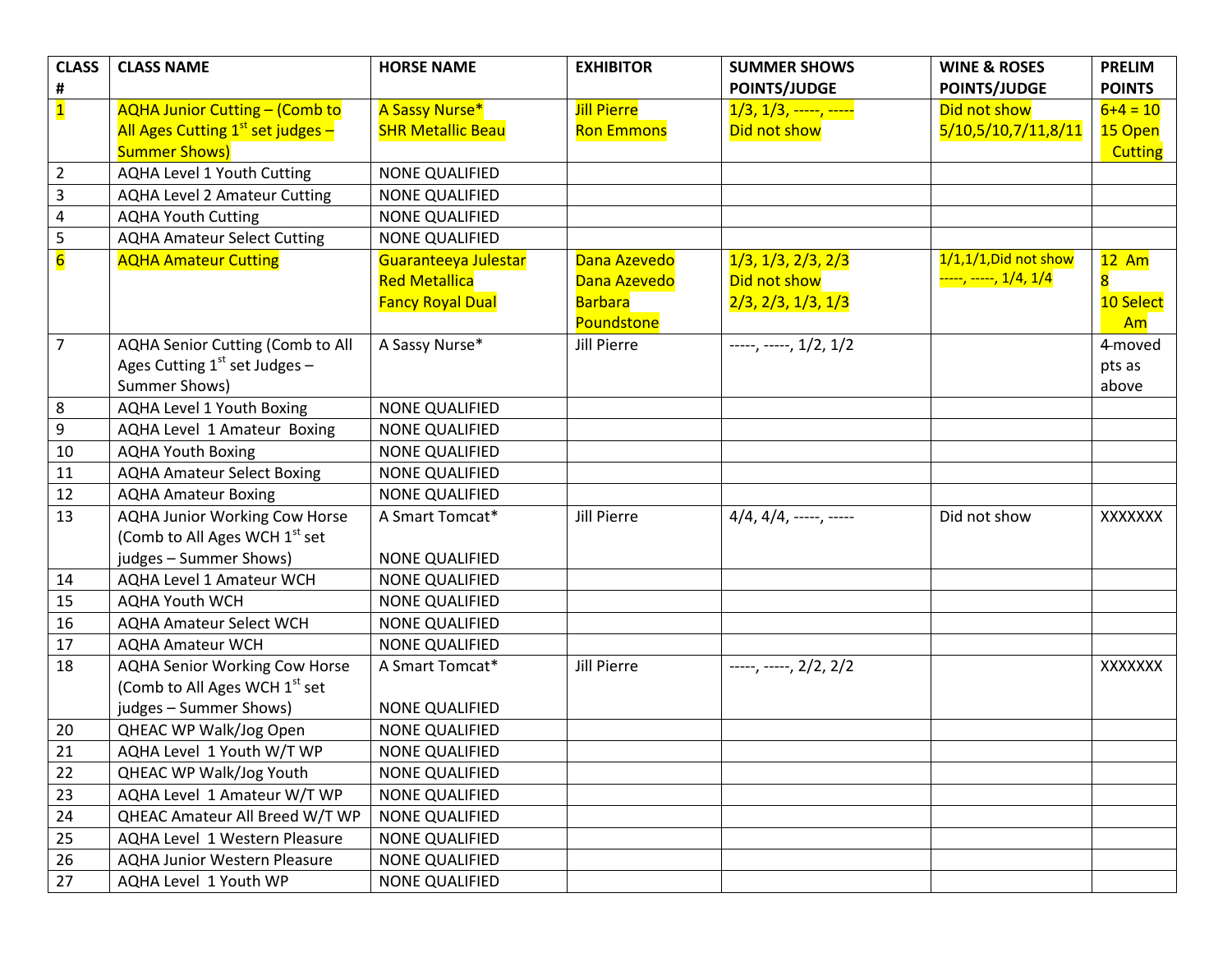| <b>CLASS</b>    | <b>CLASS NAME</b>                      | <b>HORSE NAME</b>          | <b>EXHIBITOR</b>                           | <b>SUMMER SHOWS</b> | <b>WINE &amp; ROSES</b> | <b>PRELIM</b>            |
|-----------------|----------------------------------------|----------------------------|--------------------------------------------|---------------------|-------------------------|--------------------------|
| #               |                                        |                            |                                            | <b>POINTS/JUDGE</b> | <b>POINTS/JUDGE</b>     | <b>POINTS</b>            |
| 28              | <b>AQHA Youth Western Pleasure</b>     | <b>NONE QUALIFIED</b>      |                                            |                     |                         |                          |
| 29              | AQHA Level 1 Amateur WP                | <b>NONE QUALIFIED</b>      |                                            |                     |                         |                          |
| 30              | <b>AQHA Senior Western Pleasure</b>    | <b>NONE QUALIFIED</b>      |                                            |                     |                         |                          |
| 31              | <b>AQHA Amateur Select WP</b>          | <b>NONE QUALIFIED</b>      |                                            |                     |                         |                          |
| 32              | <b>AQHA Amateur Western Pleasure</b>   | <b>NONE QUALIFIED</b>      |                                            |                     |                         |                          |
| 33              | AQHA Level 1 Youth W/T HMS             | <b>NONE QUALIFIED</b>      |                                            |                     |                         |                          |
| 34              | QHEAC Youth All Breed W/T HMS          | <b>NONE QUALIFIED</b>      |                                            |                     |                         |                          |
| 35              | AQHA Level 1 Amateur HMS W/T           | <b>NONE QUALIFIED</b>      |                                            |                     |                         |                          |
| 36              | QHEAC Amateur HMS W/T                  | <b>NONE QUALIFIED</b>      |                                            |                     |                         |                          |
| 37              | AQHA Level 1 Youth HMS                 | <b>NONE QUALIFIED</b>      |                                            |                     |                         |                          |
| 38              | AQHA Level 1 Amateur HMS               | <b>NONE QUALIFIED</b>      |                                            |                     |                         |                          |
| 39              | <b>AQHA Youth HMS</b>                  | <b>NONE QUALIFIED</b>      |                                            |                     |                         |                          |
| 40              | <b>AQHA Amateur Select HMS</b>         | <b>Creepin In My Sleep</b> | <b>Caroline French-</b><br><b>Campbell</b> | 1/5, 1/5, 2/6, 2/6  | 1/1, 1/1, 1/1, 1/1      | $\overline{24}$          |
| 41              | <b>AQHA Amateur HMS</b>                | <b>NONE QUALIFIED</b>      |                                            |                     |                         |                          |
| 42              | AQHA Level 1 Western Riding            | <b>NONE QUALIFIED</b>      |                                            |                     |                         |                          |
| 43              | AQHA Level 1 Youth Western             | <b>NONE QUALIFIED</b>      |                                            |                     |                         |                          |
|                 | Riding                                 |                            |                                            |                     |                         |                          |
| <mark>44</mark> | <b>AQHA Level 1 Amateur Western</b>    | <b>Creepin In My Sleep</b> | <b>Caroline French-</b>                    | 2/3, 1/3, 1/3, 1/3  | 1/1, 1/1, 1/1, 1/1      | 15                       |
|                 | Riding                                 |                            | <b>Campbell</b>                            |                     |                         |                          |
| 45              | <b>AQHA Junior Western Riding</b>      | NONE QUALIFIED             |                                            |                     |                         |                          |
| 46              | <b>AQHA Youth Western Riding</b>       | <b>NONE QUALIFIED</b>      |                                            |                     |                         |                          |
| 47              | AQHA Western Riding Am Select          | <b>NONE QUALIFIED</b>      |                                            |                     |                         |                          |
| 48              | <b>AQHA Amateur Western Riding</b>     | <b>Creepin In My Sleep</b> | <b>Caroline French-</b>                    | 2/2, 2/2, 1/2, 1/2  | 1/1, 1/1, 1/1, 1/1      | $\overline{\mathbf{10}}$ |
|                 |                                        |                            | <b>Campbell</b>                            |                     |                         |                          |
| 49              | <b>AQHA Western Riding Sr Horse</b>    | <b>NONE QUALIFIED</b>      |                                            |                     |                         |                          |
| 50              | <b>AQHA Open Yearling Stallions</b>    | <b>NONE QUALIFIED</b>      |                                            |                     |                         |                          |
| 51              | AQHA Open 2 Year Old Stallions         | <b>NONE QUALIFIED</b>      |                                            |                     |                         |                          |
| 52              | AQHA Open 3 Year Old Stallions         | <b>NONE QUALIFIED</b>      |                                            |                     |                         |                          |
| 53              | <b>AQHA Open Halter Aged Stallions</b> | <b>NONE QUALIFIED</b>      |                                            |                     |                         |                          |
| 54              | <b>AQHA Open Performance Stallions</b> | NONE QUALIFIED             |                                            |                     |                         |                          |
| 55              | <b>AQHA Amateur Yearling Stallions</b> | <b>NONE QUALIFIED</b>      |                                            |                     |                         |                          |
| 56              | <b>AQHA Am 2 Year Old Stallions</b>    | <b>NONE QUALIFIED</b>      |                                            |                     |                         |                          |
| 57              | <b>AQHA Am 3 Year Old Stallions</b>    | <b>NONE QUALIFIED</b>      |                                            |                     |                         |                          |
| 58              | <b>AQHA Amateur Aged Stallions</b>     | <b>NONE QUALIFIED</b>      |                                            |                     |                         |                          |
| 59              | <b>AQHA Am Performance Stallions</b>   | <b>NONE QUALIFIED</b>      |                                            |                     |                         |                          |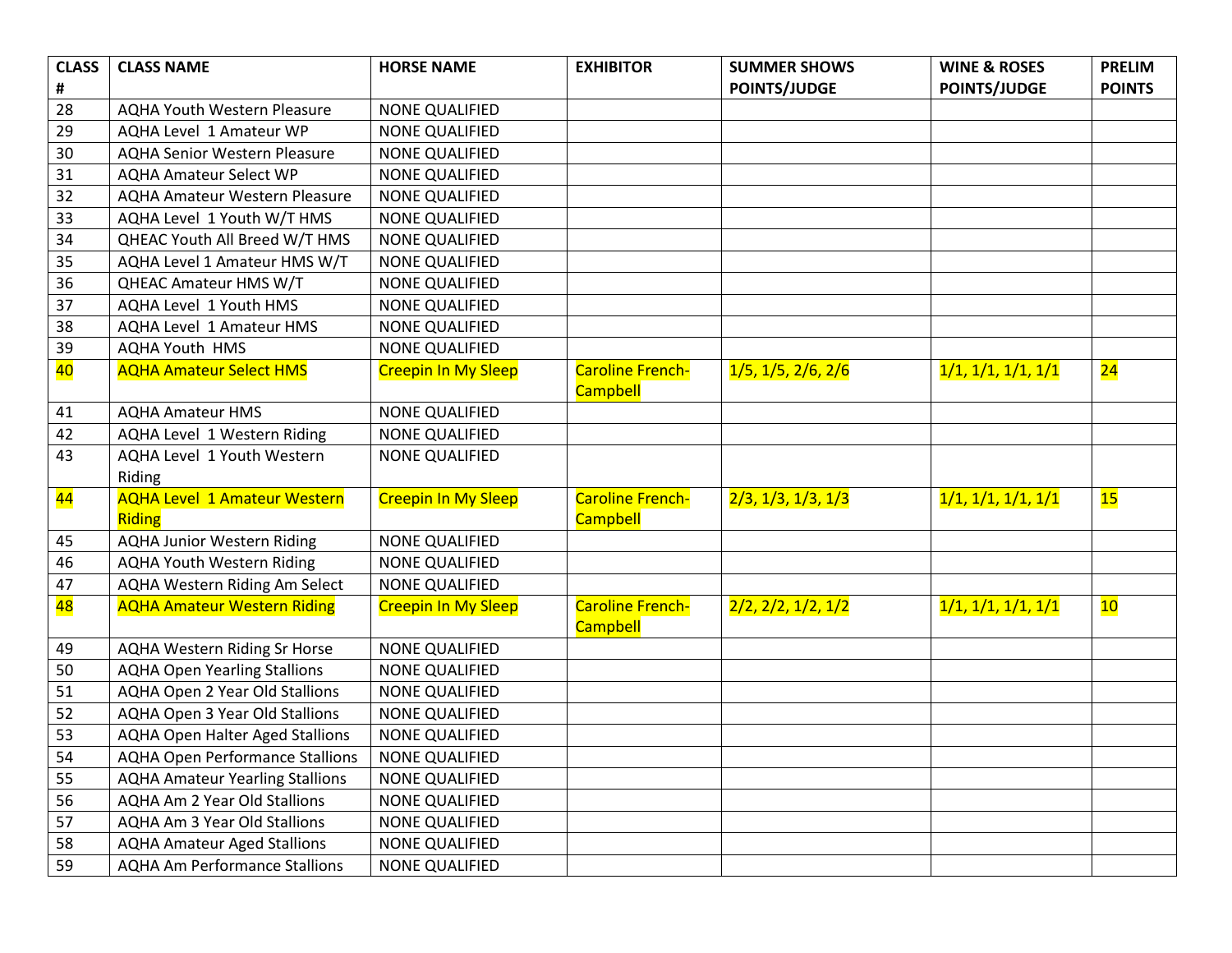| <b>CLASS</b>    | <b>CLASS NAME</b>                     | <b>HORSE NAME</b>          | <b>EXHIBITOR</b>        | <b>SUMMER SHOWS</b> | <b>WINE &amp; ROSES</b> | <b>PRELIM</b>           |
|-----------------|---------------------------------------|----------------------------|-------------------------|---------------------|-------------------------|-------------------------|
| #               |                                       |                            |                         | <b>POINTS/JUDGE</b> | <b>POINTS/JUDGE</b>     | <b>POINTS</b>           |
| 60              | <b>AQHA Yearling Geldings</b>         | <b>NONE QUALIFIED</b>      |                         |                     |                         |                         |
| 61              | <b>AQHA 2 Year Old Geldings</b>       | <b>You Bet Hes Smart</b>   | <b>Dale Tingle</b>      | 2/2, 2/2, 2/2, 2/2  | 1/1, 1/1, 1/1, 1/1      | $\overline{\mathbf{8}}$ |
| 62              | AQHA Open 3 Year Old Geldings         | NONE QUALIFIED             |                         |                     |                         |                         |
| 63              | <b>AQHA Open Aged Geldings</b>        | <b>NONE QUALIFIED</b>      |                         |                     |                         |                         |
| 64              | <b>AQHA Open Performance Geldings</b> | <b>NONE QUALIFIED</b>      |                         |                     |                         |                         |
| 65              | <b>AQHA Amateur Yearling Geldings</b> | <b>NONE QUALIFIED</b>      |                         |                     |                         |                         |
| 66              | <b>AQHA Amateur 2 Year Old</b>        | <b>You Bet Hes Smart</b>   | <b>Sandy Ballard</b>    | 1/1, 1/1, 1/1, 1/1  | 1/1, 1/1, 1/1, 1/1      | $\overline{\mathbf{8}}$ |
|                 | <b>Geldings</b>                       |                            |                         |                     |                         |                         |
| 67              | <b>AQHA Am 3 Year Old Geldings</b>    | <b>NONE QUALIFIED</b>      |                         |                     |                         |                         |
| 68              | <b>AQHA Amateur Aged Geldings</b>     | <b>NONE QUALIFIED</b>      |                         |                     |                         |                         |
| <mark>69</mark> | <b>AQHA Amateur Performance</b>       | <b>Creepin In My Sleep</b> | <b>Caroline French-</b> | 2/3, 3/3, 2/3, 2/3  | 1/1, 1/1, 1/1, 1/1      | $\frac{12}{ }$          |
|                 | <b>Geldings</b>                       |                            | <b>Campbell</b>         |                     |                         |                         |
| 70              | <b>AQHA Youth Yearling Geldings</b>   | <b>NONE QUALIFIED</b>      |                         |                     |                         |                         |
| 71              | <b>AQHA Youth 2 Year Old Geldings</b> | <b>NONE QUALIFIED</b>      |                         |                     |                         |                         |
| 72              | AQHA Youth 3 Year Old Geldings        | <b>NONE QUALIFIED</b>      |                         |                     |                         |                         |
| 73              | <b>AQHA Youth Aged Geldings</b>       | <b>NONE QUALIFIED</b>      |                         |                     |                         |                         |
| 74              | <b>AQHA Youth Perf Geldings</b>       | <b>NONE QUALIFIED</b>      |                         |                     |                         |                         |
| 75              | <b>AQHA Open Yearling Mares</b>       | <b>NONE QUALIFIED</b>      |                         |                     |                         |                         |
| 76              | AQHA Open 2 Year Old Mares            | <b>NONE QUALIFIED</b>      |                         |                     |                         |                         |
| 77              | AQHA Open 3 Year Old Mares            | <b>NONE QUALIFIED</b>      |                         |                     |                         |                         |
| 78              | <b>AQHA Open Aged Mares</b>           | <b>HR Texas Angel</b>      | <b>Sandy Ballard</b>    | 1/2, 1/2, 1/2, 1/2  | 1/2, 2/2, 1/2, 1/2      | 15                      |
| 79              | <b>AQHA Open Performance Mares</b>    | NONE QUALIFIED             |                         |                     |                         |                         |
| 80              | <b>AQHA Amateur Yearling Mares</b>    | <b>NONE QUALIFIED</b>      |                         |                     |                         |                         |
| 81              | <b>AQHA Amateur 2 Year Old Mares</b>  | <b>NONE QUALIFIED</b>      |                         |                     |                         |                         |
| 82              | <b>AQHA Amateur 3 Year Old Mares</b>  | <b>NONE QUALIFIED</b>      |                         |                     |                         |                         |
| 83              | <b>AQHA Amateur Aged Mares</b>        | <b>HR Texas Angel</b>      | <b>Sandy Ballard</b>    | 1/2, 1/2, 1/2, 1/2  | 1/2, 2/2, 1/2, 1/2      | 15                      |
| 84              | <b>AQHA Amateur Perf Mares</b>        | <b>NONE QUALIFIED</b>      |                         |                     |                         |                         |
| 85              | <b>AQHA Youth Yearling Mares</b>      | <b>NONE QUALIFIED</b>      |                         |                     |                         |                         |
| 86              | AQHA Youth 2 Year Old Mares           | <b>NONE QUALIFIED</b>      |                         |                     |                         |                         |
| 87              | <b>AQHA Youth 3 Year Old Mares</b>    | <b>NONE QUALIFIED</b>      |                         |                     |                         |                         |
| 88              | <b>AQHA Youth Aged Mares</b>          | <b>NONE QUALIFIED</b>      |                         |                     |                         |                         |
| 89              | <b>AQHA Youth Performance Mares</b>   | <b>NONE QUALIFIED</b>      |                         |                     |                         |                         |
| 91              | QHEAC Open HUS Walk/Trot              | NONE QUALIFIED             |                         |                     |                         |                         |
| 92              | AQHA Youth W/T HUS                    | NONE QUALIFIED             |                         |                     |                         |                         |
| 93              | AQHA Level 1 Am W/T HUS               | NONE QUALIFIED             |                         |                     |                         |                         |
| 94              | QHEAC Youth W/T HUS                   | NONE QUALIFIED             |                         |                     |                         |                         |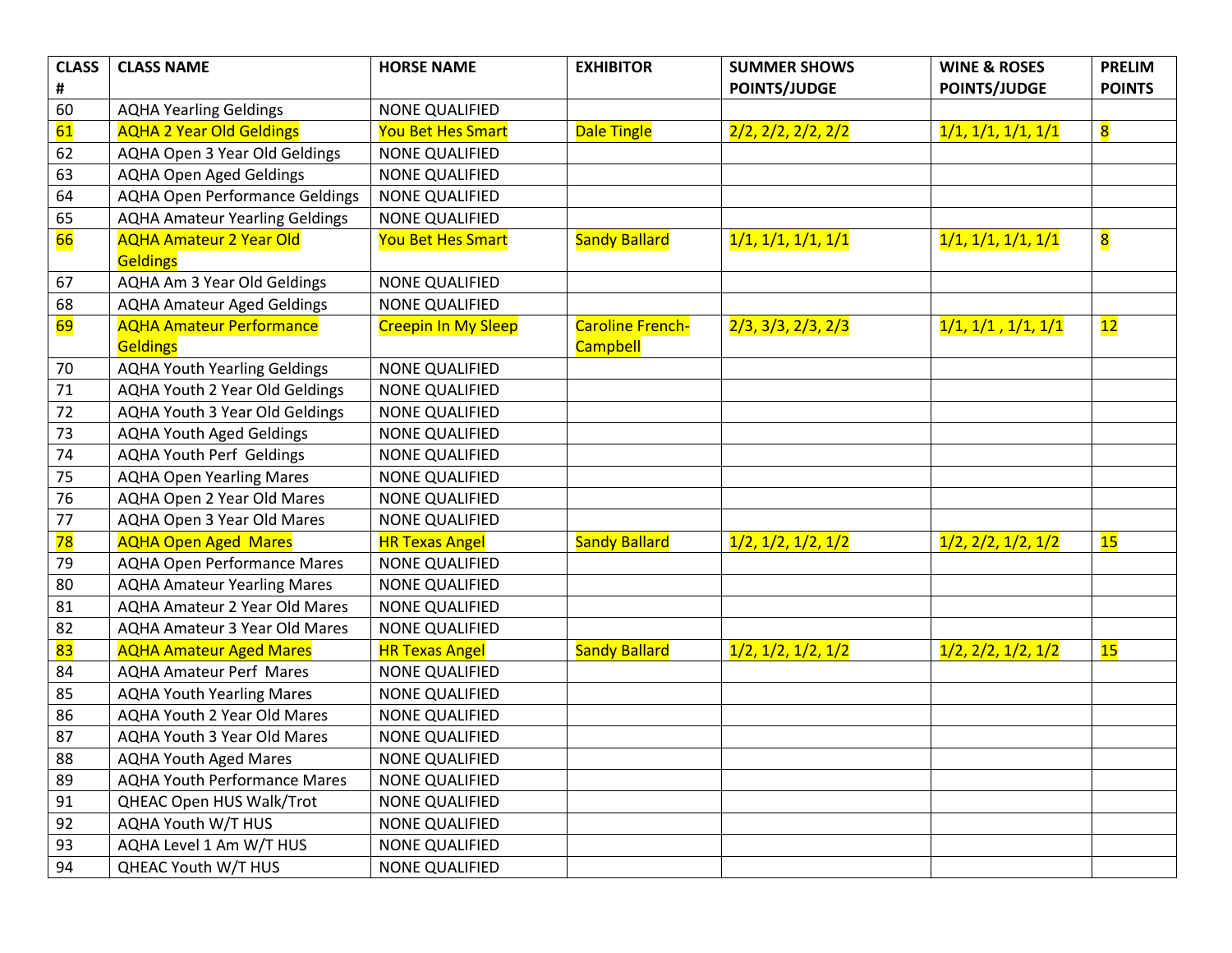| <b>CLASS</b>   | <b>CLASS NAME</b>                              | <b>HORSE NAME</b>          | <b>EXHIBITOR</b>        | <b>SUMMER SHOWS</b>           | <b>WINE &amp; ROSES</b> | <b>PRELIM</b>  |
|----------------|------------------------------------------------|----------------------------|-------------------------|-------------------------------|-------------------------|----------------|
| $\pmb{\sharp}$ |                                                |                            |                         | <b>POINTS/JUDGE</b>           | <b>POINTS/JUDGE</b>     | <b>POINTS</b>  |
| 95             | <b>QHEAC Amateur W/T HUS</b>                   | <b>NONE QUALIFIED</b>      |                         |                               |                         |                |
| 96             | AQHA Level 1 Open HUS                          | <b>NONE QUALIFIED</b>      |                         |                               |                         |                |
| 97             | AQHA Level 1 Youth HUS                         | <b>NONE QUALIFIED</b>      |                         |                               |                         |                |
| 98             | <b>AQHA Open Junior HUS</b>                    | NONE QUALIFIED             |                         |                               |                         |                |
| 99             | <b>AQHA Level 1 Amateur HUS</b>                | <b>NONE QUALIFIED</b>      |                         |                               |                         |                |
| 100            | <b>AQHA Youth Hunter Under Saddle</b>          | <b>NONE QUALIFIED</b>      |                         |                               |                         |                |
| 101            | AQHA Am Select HUS - combined                  | Creepin In My Sleep        | Caroline French-        | $---$ . $---$ , $1/1$ , $1/1$ | Did not show            | XXXXXXX        |
|                | to Amateur All Ages 2 <sup>nd</sup> set judges |                            | Campbell                |                               |                         |                |
|                | - Summer Shows)                                | NONE QUALIFIED             |                         |                               |                         |                |
| 102            | <b>AQHA Amateur Hunter Under</b>               | Creepin In My Sleep        | Caroline French-        | $1/2, 1/2, \ldots, \ldots$    | Did not show            | <b>XXXXXXX</b> |
|                | Saddle                                         | <b>NONE QUALIFIED</b>      | Campbell                |                               |                         |                |
| 103            | <b>AQHA Open Senior HUS</b>                    | <b>NONE QUALIFIED</b>      |                         |                               |                         |                |
| 104            | AQHA Level 1 Youth W/T HSE                     | NONE QUALIFIED             |                         |                               |                         |                |
| 105            | QHEAC Youth W/T HSE                            | <b>NONE QUALIFIED</b>      |                         |                               |                         |                |
| 106            | AQHA Level 1 W/T HSE                           | NONE QUALIFIED             |                         |                               |                         |                |
| 107            | <b>QHEAC Amateur W/T HSE</b>                   | <b>NONE QUALIFIED</b>      |                         |                               |                         |                |
| 108            | AQHA Level 1 Youth Hunt Seat Eq                | <b>NONE QUALIFIED</b>      |                         |                               |                         |                |
| 109            | <b>AQHA Level 1 Amateur HSE</b>                | <b>NONE QUALIFIED</b>      |                         |                               |                         |                |
| 110            | <b>AQHA Youth Hunt Seat Eq</b>                 | <b>NONE QUALIFIED</b>      |                         |                               |                         |                |
| 111            | AQHA Am Select Hunt Seat Eq                    | <b>NONE QUALIFIED</b>      |                         |                               |                         |                |
|                | (Combined to Amateur All Ages -                |                            |                         |                               |                         |                |
|                | Summer Shows)                                  |                            |                         |                               |                         |                |
| 112            | <b>AQHA Amateur Hunt Seat Eq</b>               | Creepin In My Sleep        | Caroline French-        | $1/3$ , $3/3$ , $2/4$ , $3/4$ | Did not show            | XXXXXXX        |
|                |                                                | <b>NONE QUALIFIED</b>      | Campbell                |                               |                         |                |
| 113            | AQHA Level 1 Youth W/T Trail                   | <b>NONE QUALIFIED</b>      |                         |                               |                         |                |
| 114            | QHEAC Youth W/T Trail                          | <b>NONE QUALIFIED</b>      |                         |                               |                         |                |
| 115            | AQHA Level 1 Amateur W/T Trail                 | <b>NONE QUALIFIED</b>      |                         |                               |                         |                |
| 116            | <b>QHEAC Amateur W/T Trail</b>                 | <b>NONE QUALIFIED</b>      |                         |                               |                         |                |
| 117            | QHEAC Open W/T Trail                           | <b>NONE QUALIFIED</b>      |                         |                               |                         |                |
| 118            | <b>AQHA Level 1 Trail</b>                      | <b>NONE QUALIFIED</b>      |                         |                               |                         |                |
| 119            | AQHA Level 1 Youth Trail                       | <b>NONE QUALIFIED</b>      |                         |                               |                         |                |
| 120            | <b>AQHA Level 1 Amateur Trail</b>              | <b>Creepin In My Sleep</b> | <b>Caroline French-</b> | 1/9, 1/9, 1/6, 2/6            | 6/7, 5/7, 5/7, 2/7      | 43             |
|                |                                                |                            | <b>Campbell</b>         |                               |                         |                |
| 121            | <b>AQHA Youth Trail</b>                        | <b>NONE QUALIFIED</b>      |                         |                               |                         |                |
| 122            | <b>QHEAC Youth Trail</b>                       | <b>NONE QUALIFIED</b>      |                         |                               |                         |                |
| 123            | <b>AQHA Junior Trail</b>                       | <b>NONE QUALIFIED</b>      |                         |                               |                         |                |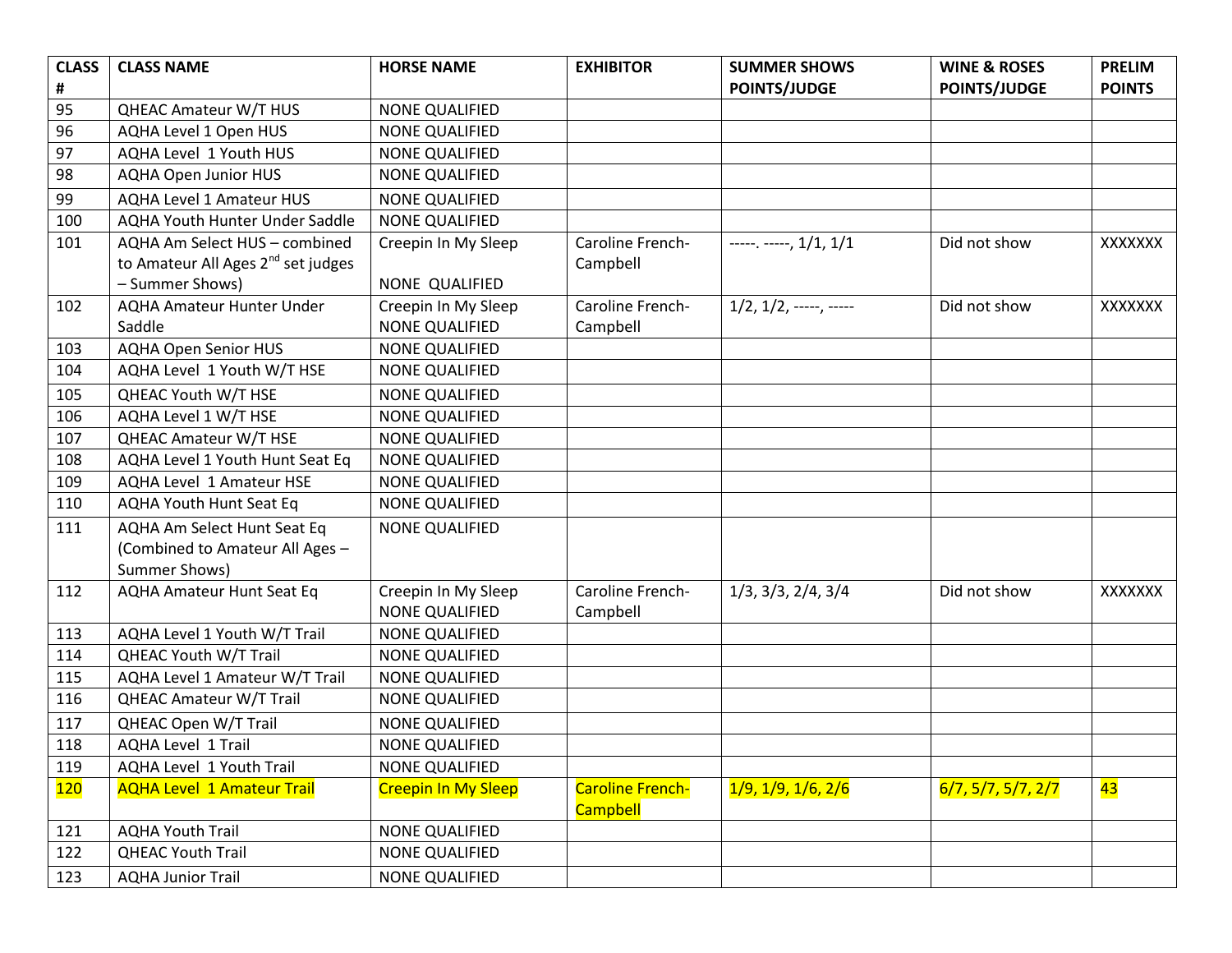| <b>CLASS</b> | <b>CLASS NAME</b>                                                                    | <b>HORSE NAME</b>                         | <b>EXHIBITOR</b>                          | <b>SUMMER SHOWS</b>               | <b>WINE &amp; ROSES</b>               | <b>PRELIM</b> |
|--------------|--------------------------------------------------------------------------------------|-------------------------------------------|-------------------------------------------|-----------------------------------|---------------------------------------|---------------|
| #            |                                                                                      |                                           |                                           | <b>POINTS/JUDGE</b>               | <b>POINTS/JUDGE</b>                   | <b>POINTS</b> |
| 124          | <b>AQHA Amateur Select Trail</b>                                                     | <b>Creepin In My Sleep</b>                | <b>Carolyn French-</b><br><b>Campbell</b> | 1/6, 2/6, 2/5, 3/5                | <mark>4/8, 4/8, , -----, -----</mark> | 28            |
| 125          | <b>AQHA Amateur Trail</b>                                                            | <b>NONE QUALIFIED</b>                     |                                           |                                   |                                       |               |
| 126          | <b>QHEAC Amateur Trail</b>                                                           | <b>NONE QUALIFIED</b>                     |                                           |                                   |                                       |               |
| 127          | <b>AQHA Senior Trail</b>                                                             | <b>NONE QUALIFIED</b>                     |                                           |                                   |                                       |               |
| 128          | <b>QHEAC Senior Trail</b>                                                            | <b>NONE QUALIFIED</b>                     |                                           |                                   |                                       |               |
| 129          | AQHA Level 1 Youth Reining                                                           | <b>NONE QUALIFIED</b>                     |                                           |                                   |                                       |               |
| 130          | <b>QHEAC Youth Reining</b>                                                           | <b>NONE QUALIFIED</b>                     |                                           |                                   |                                       |               |
| 131          | <b>AQHA Youth Reining</b>                                                            | <b>NONE QUALIFIED</b>                     |                                           |                                   |                                       |               |
| 132          | AQHA Junior Horse Reining -<br>(Combined to All Ages AQHA<br>Reining - Summer Shows) | <b>NONE QUALIFIED</b>                     |                                           |                                   |                                       |               |
| 133          | AQHA Level 1 Amateur Reining                                                         | <b>NONE QUALIFIED</b>                     |                                           |                                   |                                       |               |
| 134          | QHEAC Non-Pro All Breed Reining                                                      | <b>NONE QUALIFIED</b>                     |                                           |                                   |                                       |               |
| 135          | <b>AQHA Amateur Select Reining</b>                                                   | NONE QUALIFIED                            |                                           |                                   |                                       |               |
| 136          | <b>AQHA Amateur Reining</b>                                                          | <b>NONE QUALIFIED</b>                     |                                           |                                   |                                       |               |
| 137          | AQHA Senior Horse Reining -<br>(Combined to All Ages AQHA<br>Reining - Summer Shows) | <b>NONE QUALIFIED</b>                     |                                           |                                   |                                       |               |
| 138          | <b>QHEAC Open All Breed Reining</b>                                                  | <b>NONE QUALIFIED</b>                     |                                           |                                   |                                       |               |
| 139          | AQHA Level 1 Ranch Riding                                                            | Twitter This Kid<br><b>NONE QUALIFIED</b> | Dale Tingle                               | NP, NP, did not show              | 9/9, 9/9, 9/11, 9/11                  | XXXXXXX       |
| 140          | AQHA Level 1 Youth Ranch Riding                                                      | NONE QUALIFIED                            |                                           |                                   |                                       |               |
| 141          | <b>AQHA Junior Ranch Riding</b>                                                      | <b>NONE QUALIFIED</b>                     |                                           |                                   |                                       |               |
| 142          | <b>AQHA Youth Ranch Riding</b>                                                       | <b>NONE QUALIFIED</b>                     |                                           |                                   |                                       |               |
| 143          | <b>AQHA Level 1 Amateur Ranch</b><br>Riding                                          | Olenas Cocoa Chex                         | <b>Tracy Brown</b>                        | NP, NP, NP, NP                    | NP, NP, did not show                  | XXXXXX        |
|              |                                                                                      | <b>Spooky Gunner</b>                      | <b>Carol Kurtz</b>                        | $1/16$ , $1/16$ , $9/12$ , $9/12$ | 6/13, 1/13, 1/8, 1/8                  | 29            |
| 144          | <b>AQHA Am Select Ranch Riding</b>                                                   | <b>NONE QUALIFIED</b>                     |                                           |                                   |                                       |               |
| 145          | <b>AQHA Amateur Ranch Riding</b>                                                     | <b>NONE QUALIFIED</b>                     |                                           |                                   |                                       |               |
| 146          | <b>AQHA Senior Horse Ranch Riding</b>                                                | <b>Dillon Starlight</b>                   | Rachel Fingerle                           | 9/9, 9/9, 3/8, 2/8                | Did Not Show                          | XXXXXXX       |
| 147          | <b>AQHA Youth Heading</b>                                                            | <b>NONE QUALIFIED</b>                     |                                           |                                   |                                       |               |
| 148          | <b>AQHA Youth Heeling</b>                                                            | <b>NONE QUALIFIED</b>                     |                                           |                                   |                                       |               |
| 149          | <b>AQHA Amateur Heading</b>                                                          | <b>NONE QUALIFIED</b>                     |                                           |                                   |                                       |               |
| 150          | <b>AQHA Amateur Heeling</b>                                                          | <b>NONE QUALIFIED</b>                     |                                           |                                   |                                       |               |